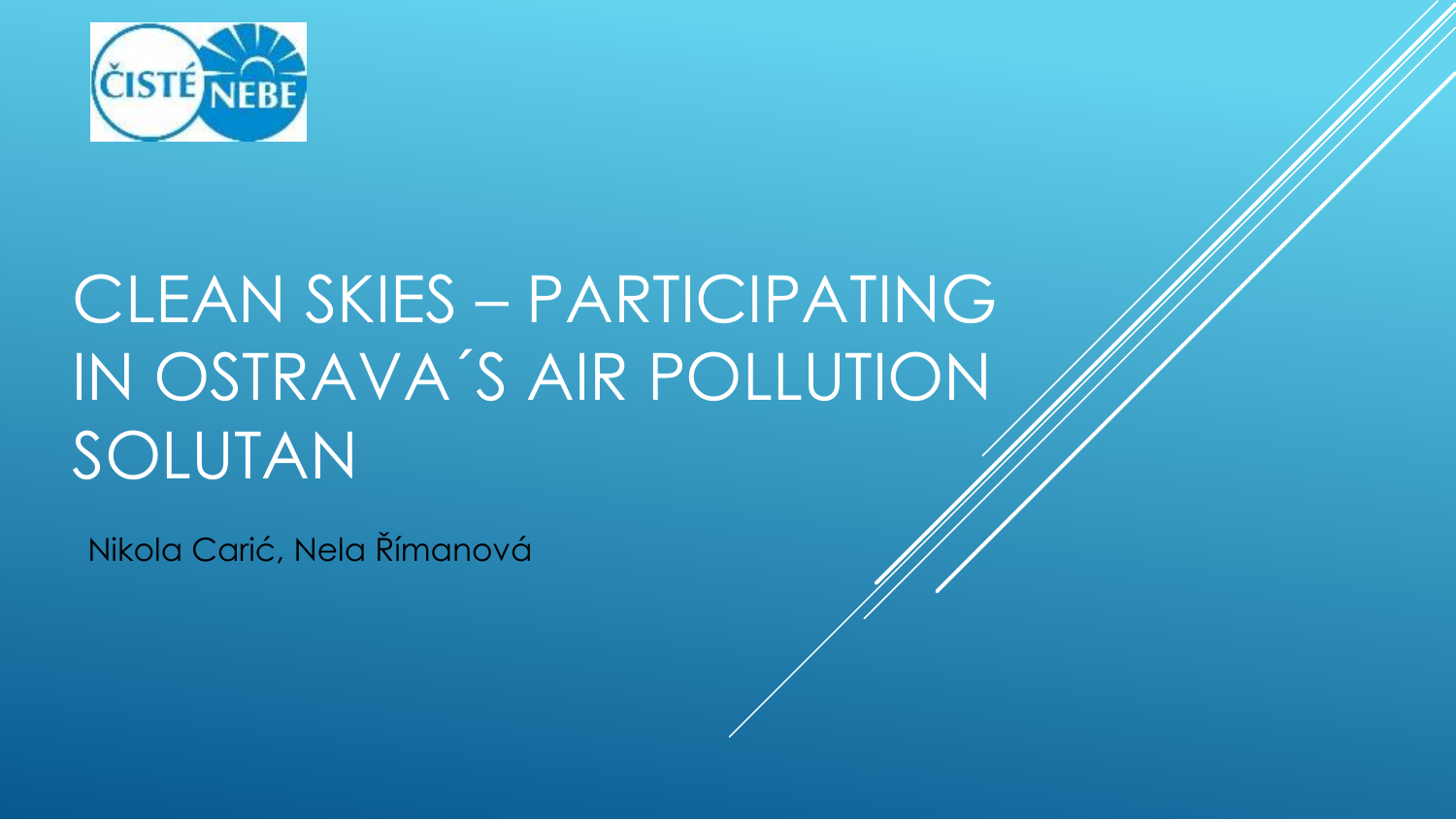### MAIN PROBLEMS

#### Benzo(a)pyrene



- **Polycyclic aromatic hydrocarbon**
- Result of incomplete combustion at temperatures between 300 °C (572 °F) and 600 °C (1,112 °F)
- Residential wood burning, coal tar, automobile exhaust fumes (especially from diesel engines), combustion of organic material (including cigarette smoke), charbroiled food
- **Mutagenic, highly carcinogenic**
- Binds with PM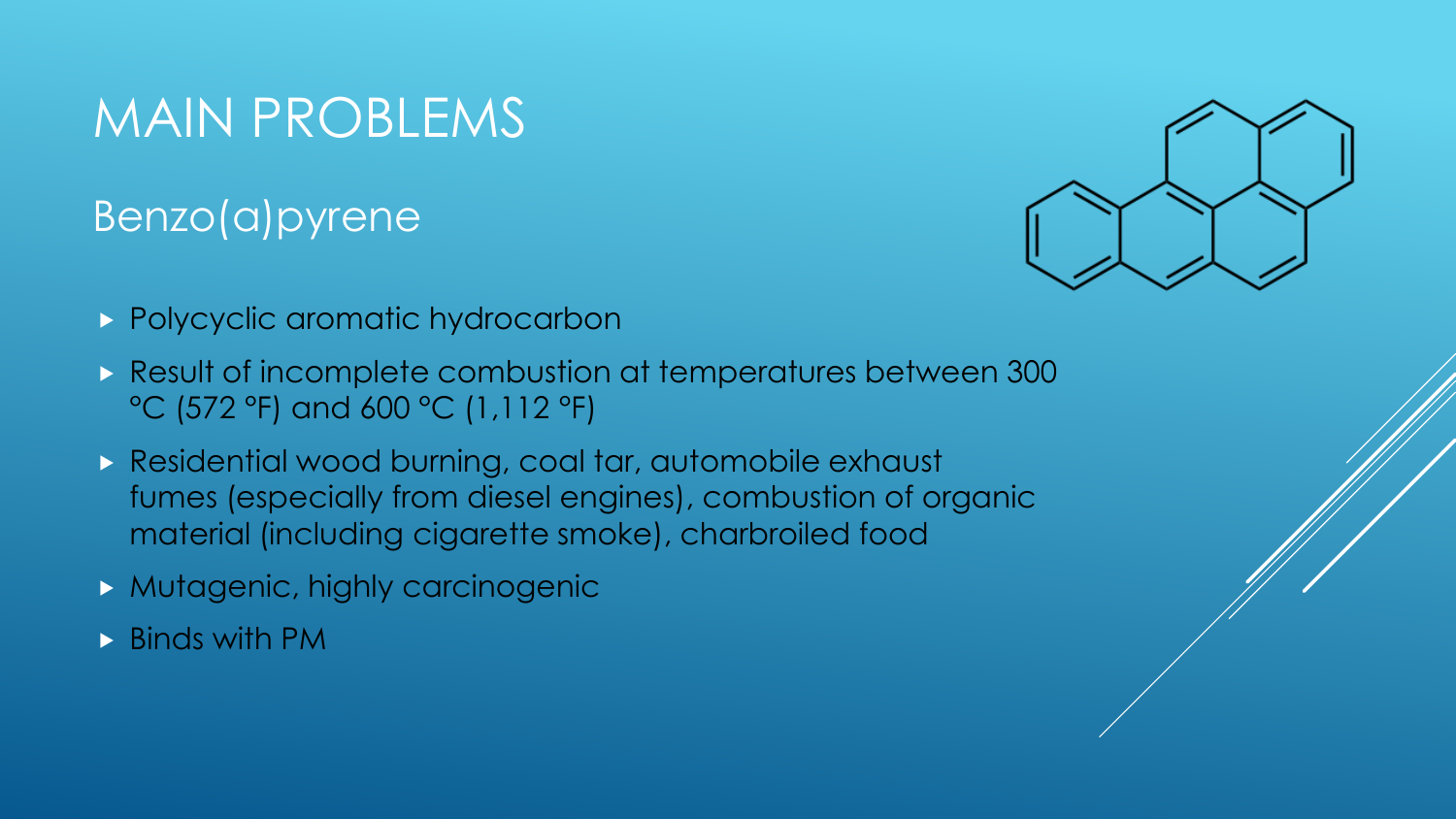### MAIN PROBLEMS

#### Partuclate Matter (PM)

Atmosferic aerosole particles



- Microscopic (10 μm or less) solid or liquid matter suspended in the atmosphere of Earth
- Natural sources: volcanoes, dust storms, forest and grassland fires, living vegetation, and sea spray
- Anthropogenic sources: burning of fossil fuels in vehicles, power plants and industrial processes
- **Permanent DNA mutations, heart attacks, respiratory disease,** and premature death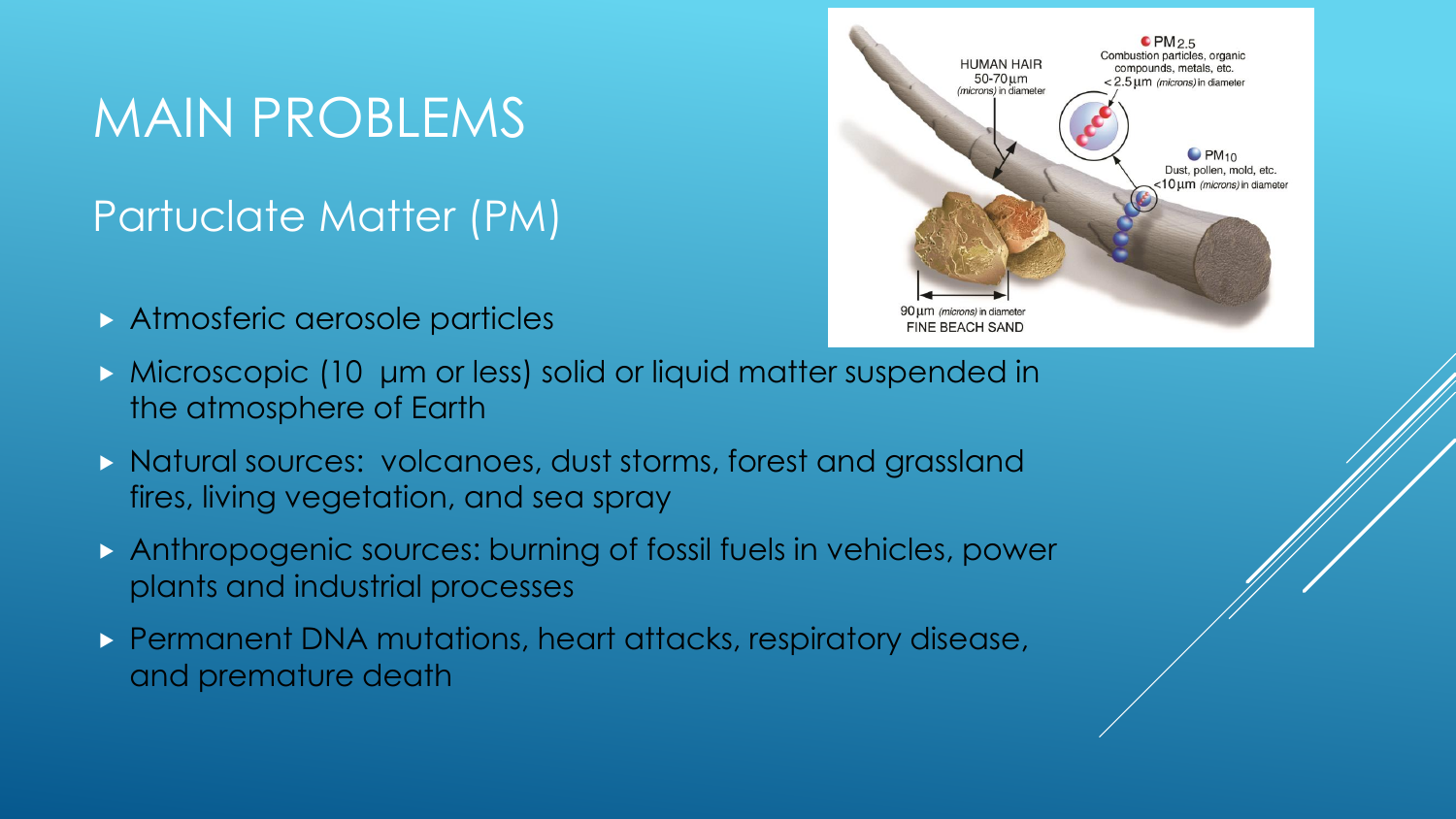## HEALTH ISSUES

- Cardiovascular system diseases
- **Respiratory problems**
- **Shorten life expectancy**
- $\blacktriangleright$  Higher infant mortality
- Cancer<sup>1</sup>
- **Lower fertility**
- Kidney and liver diseases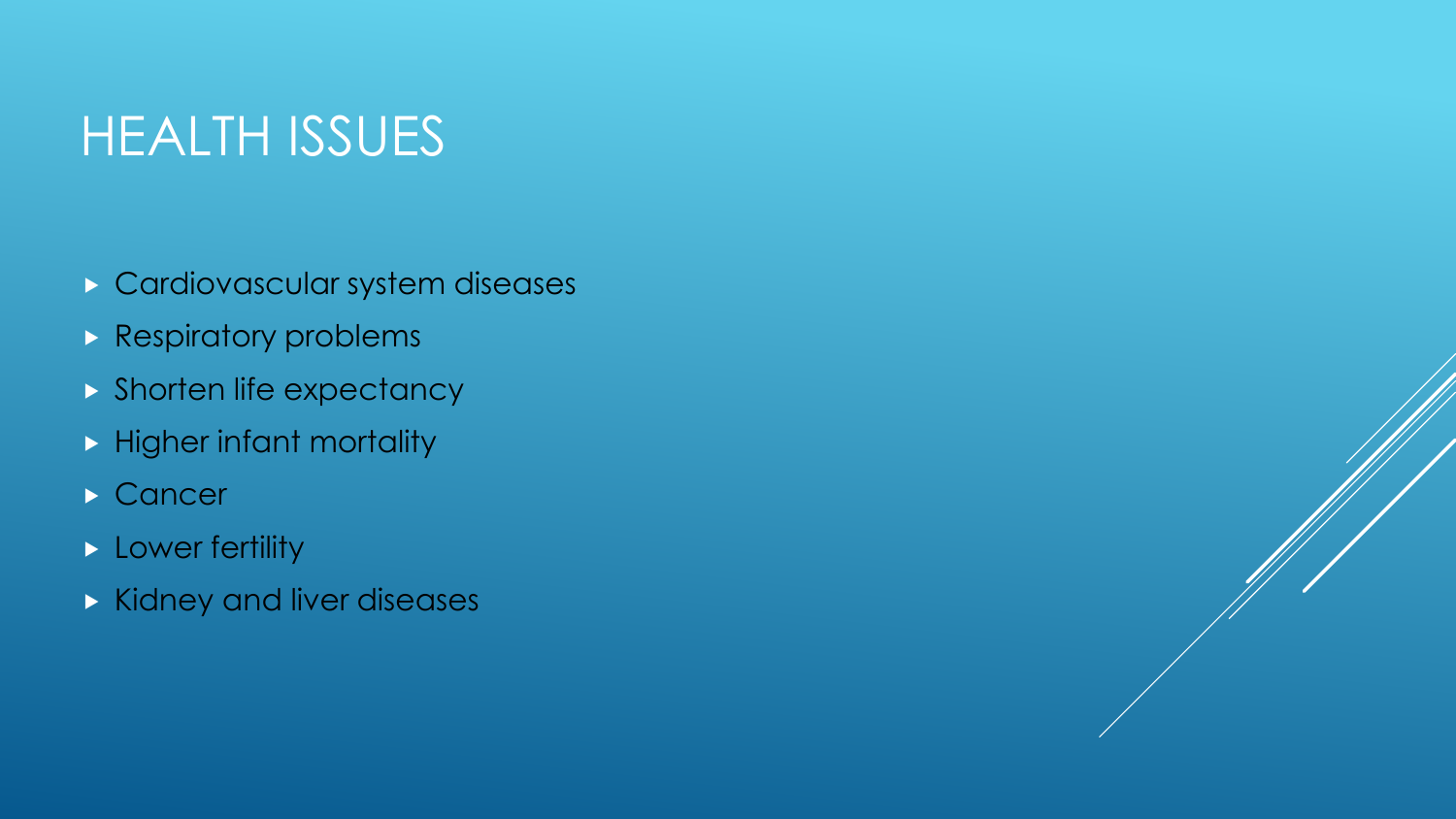# SOURCES OF POLLUTION

- Industrial sources Mittal Steel
- **Local furnace**
- $\blacktriangleright$  Traffic
- **Emissions from Poland**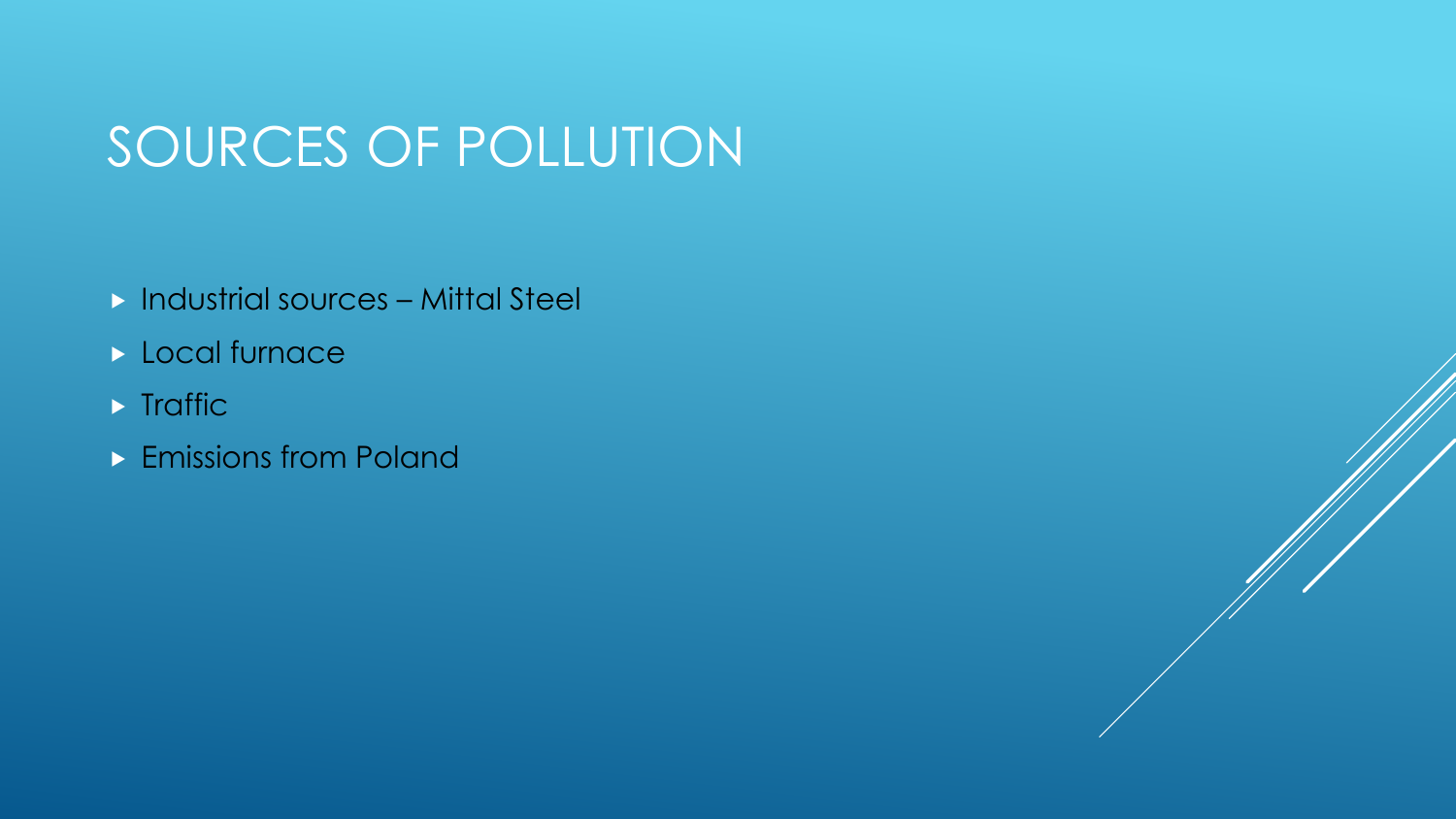# OUR ACTIVITIES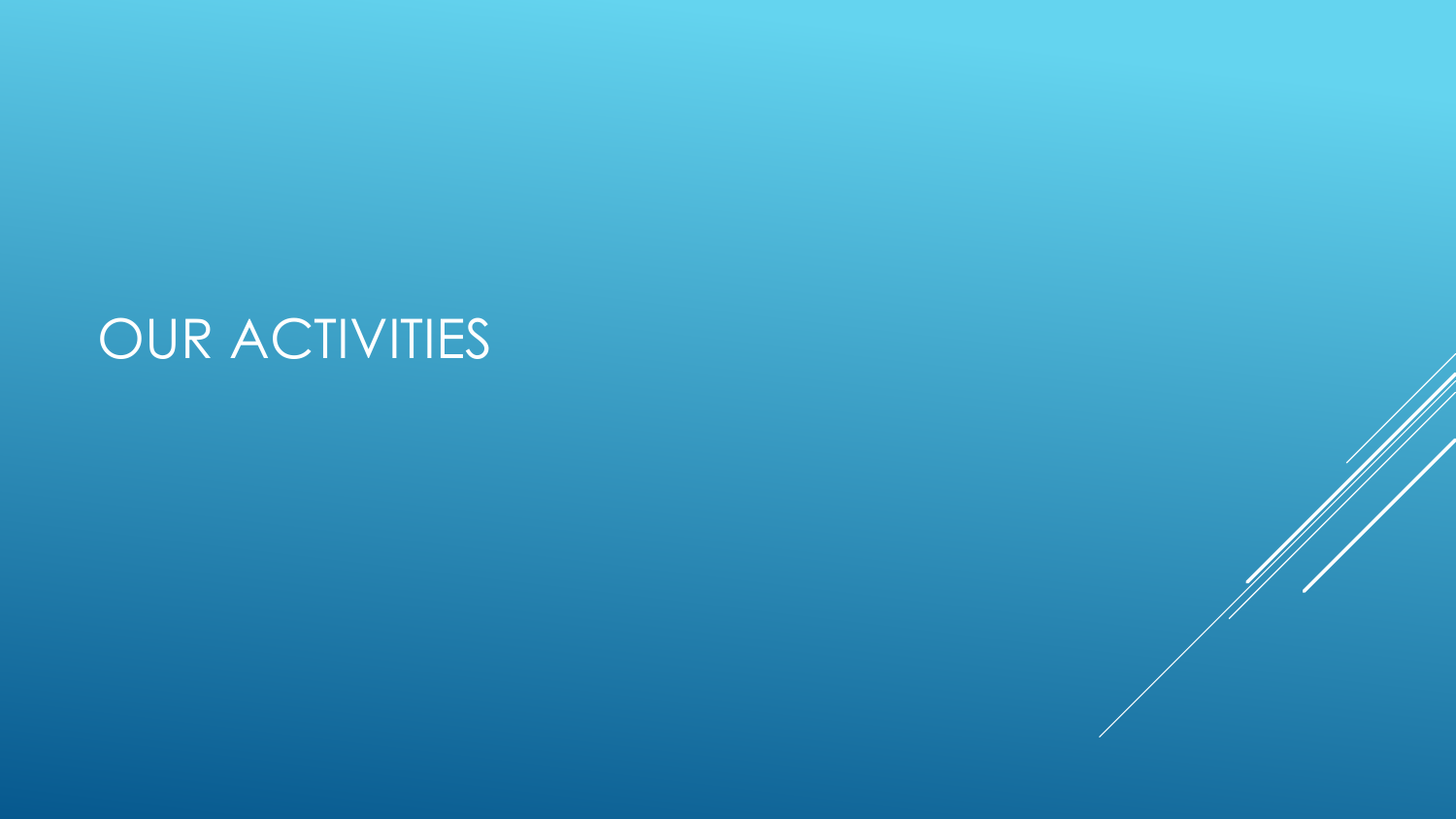# DEMONTRATION – SILENCE WILL NOT SOLVE THE SMOG

- After month of smog situation
- Specific demands toward the city and district handed to city mayor
- **Environment biggest priority, transparency**



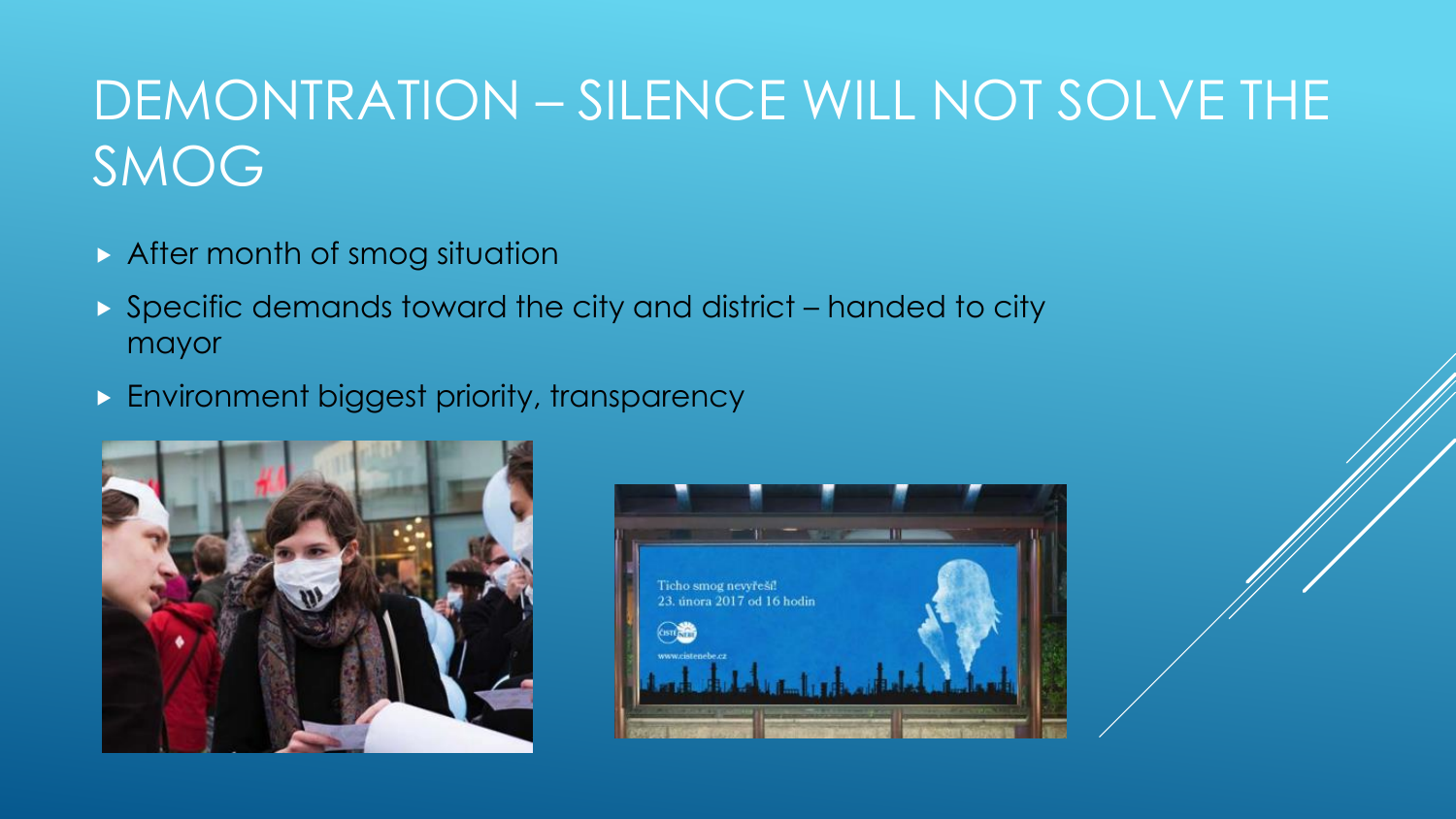## SMOG PARTY

- ▶ 70 "friends" of Clean Skies
- **The end of smog season**

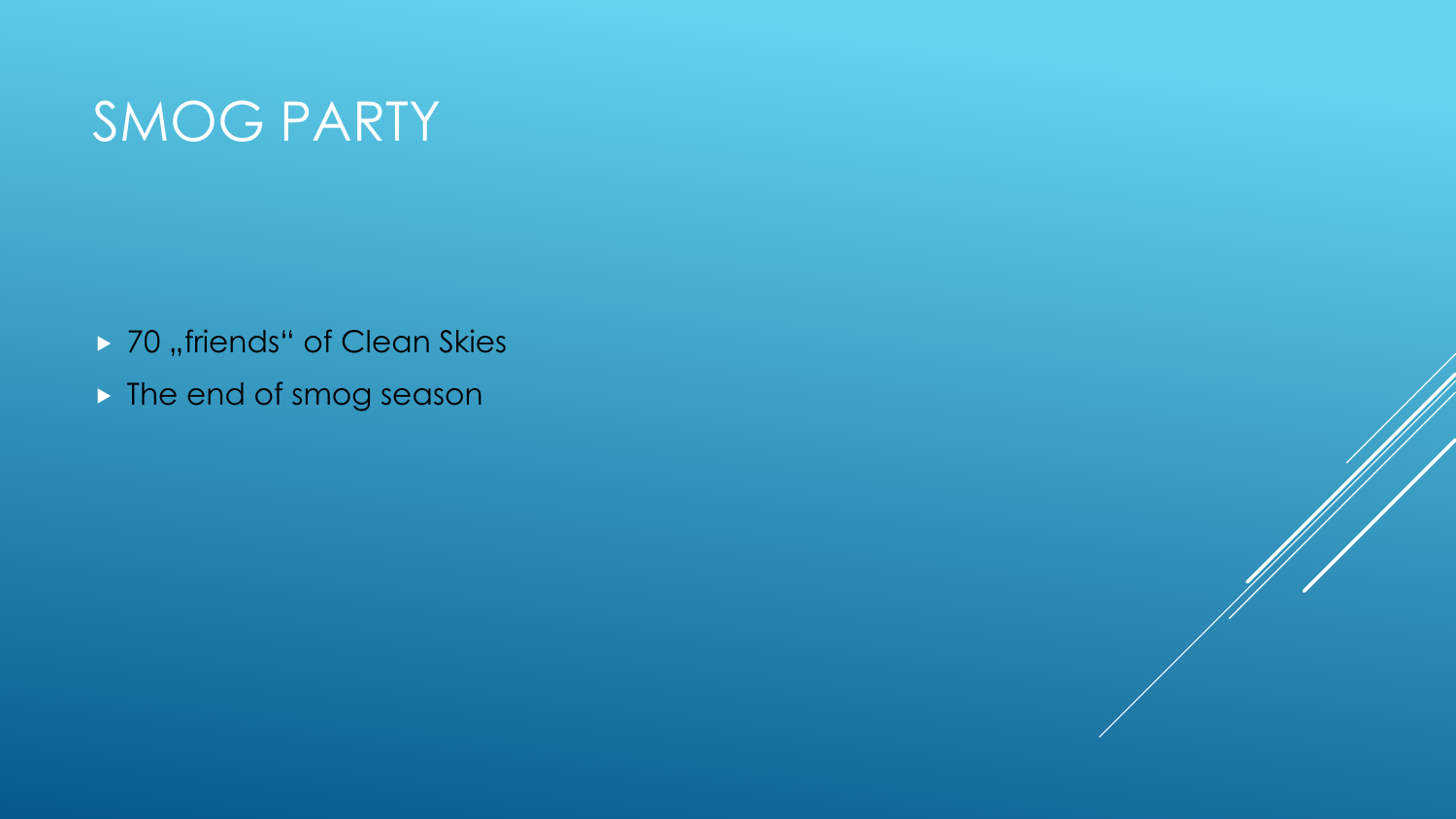#### DISCUSSIONS

- $\triangleright$  Low emission zones
- **Antifossil Law**
- **Emission Lowering National Plan**
- ▶ Czech-Poland Air

#### **CONFERENCES**

- WHO in Ostrava
- Visegrad Manifesto on Air Quality
- **City Adaptation on Climate Changes**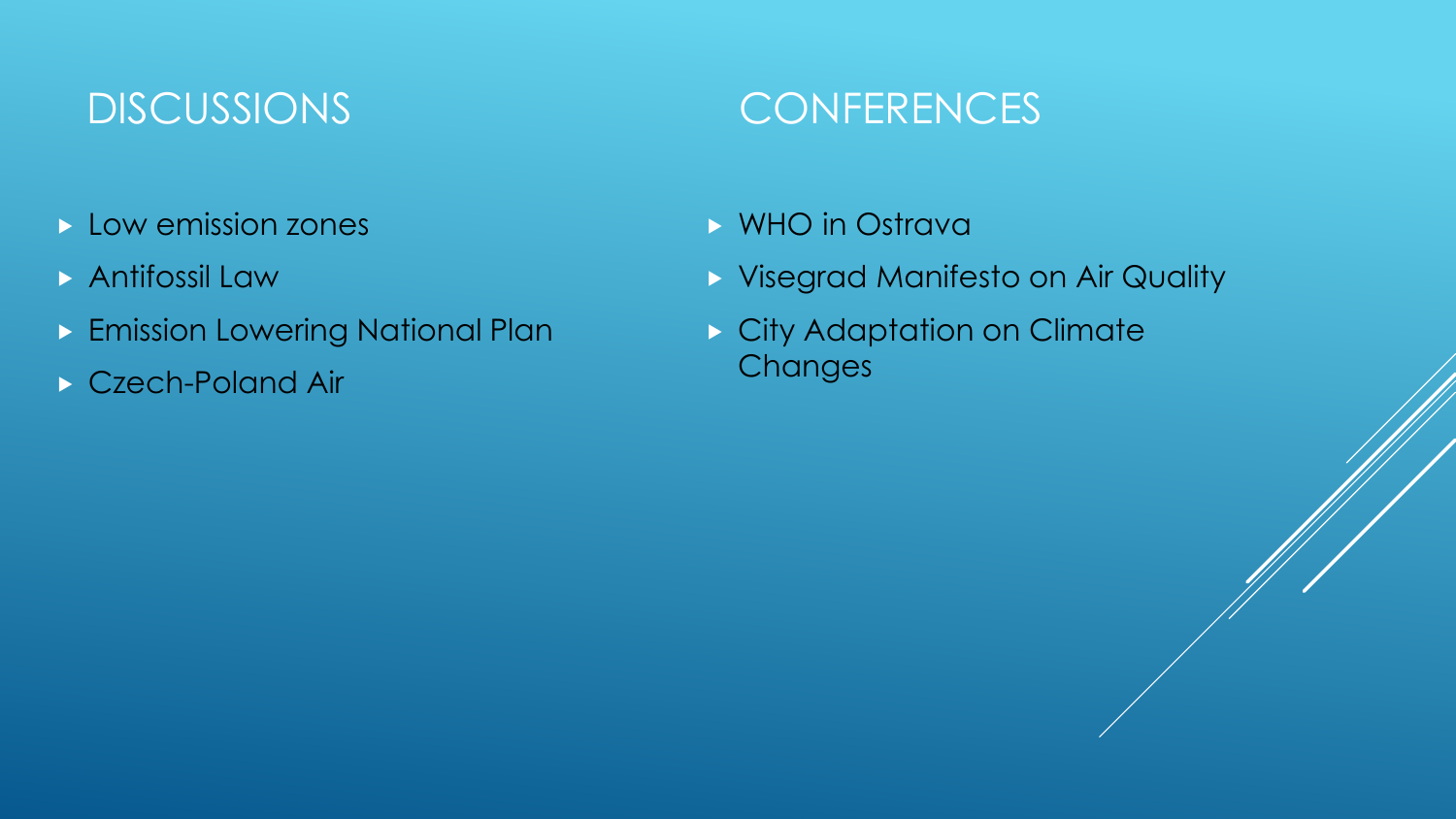# SMOG ALARM

- $\triangleright$  Notification
- **Map**
- **Information**